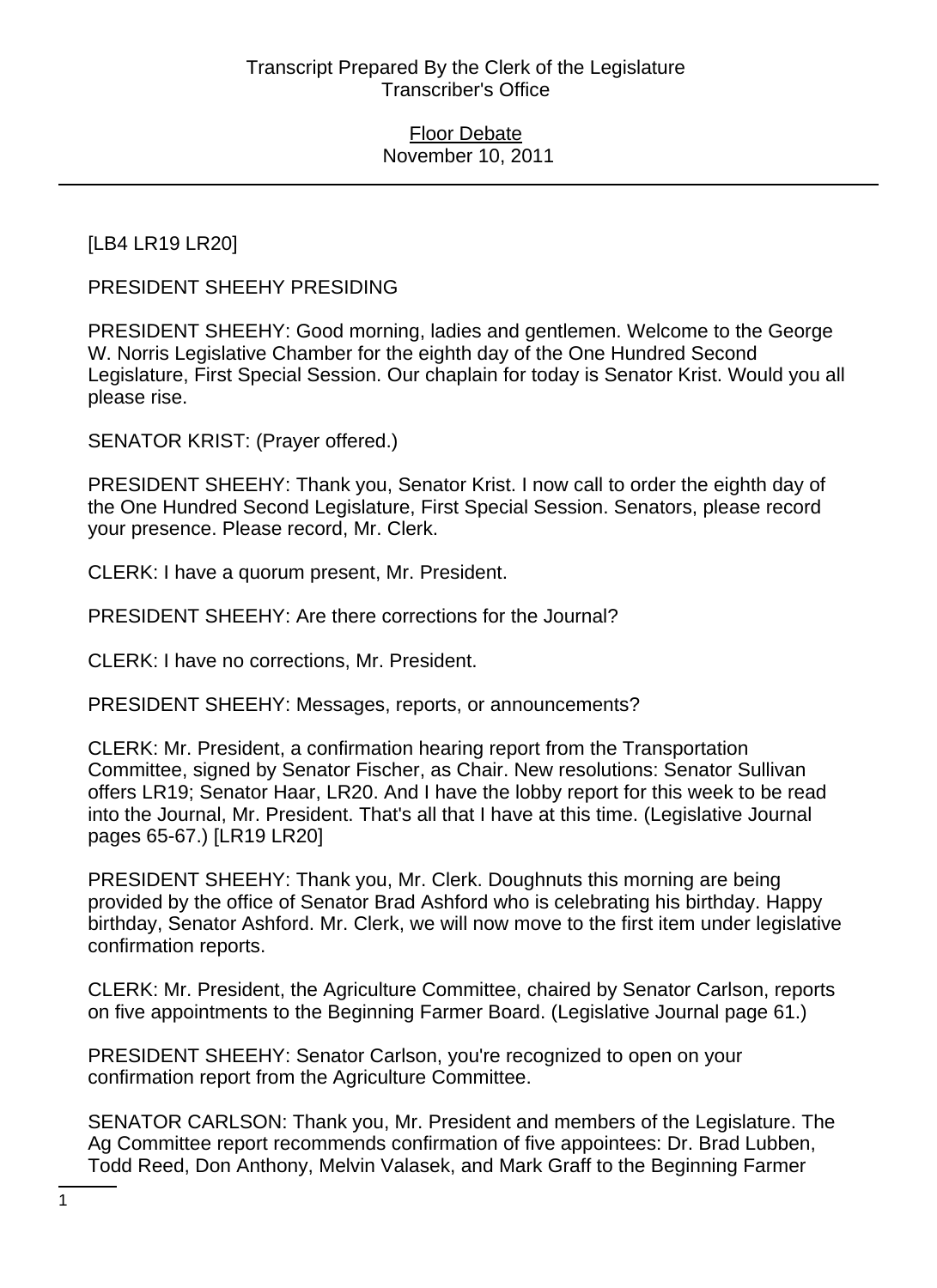# Transcript Prepared By the Clerk of the Legislature Transcriber's Office

### Floor Debate November 10, 2011

Board. With the exception of Dr. Lubben, all are reappointments. The Beginning Farmer Tax Credit Act was passed by the Legislature in 1999 and amended in 2000, 2006 or 2005 and 2008. This act currently provides a refundable income tax credit of 10 percent of the cash rent or 15 percent of the cash equivalent of crop share when a farmer is willing to rent his land to a qualified beginning farmer to cover some of the risk involved. The act was amended in 2008 allowing certified beginning farmers to claim a personal property tax exemption over three years, for up to \$100,000 value of agricultural machinery and equipment utilized in the beginning farmer's operation. The board meets at least twice annually and certifies qualification for benefits under the act. The board also provides referral to both private and public sector programs that link beginning farmers with landowners, and advocates for policies that assist beginning farmers. The board consists of seven members: the director of Agriculture and the Tax Commissioner or their designees who serve ex officially, and then five appointed members, three of whom are active producers drawn from each of the Congressional districts, one member representing agricultural lenders, and one who is an agricultural economist. With that, I wanted to give a little background on each of the appointees.

## PRESIDENT SHEEHY: (Gavel)

SENATOR CARLSON: Dr. Brad Lubben represents the academic community with extensive knowledge and insight into the analysis of agricultural economic issues. Dr. Lubben holds a Ph.D. in agricultural economics from Kansas State and is currently an extension assistant professor and policy specialist at the University of Nebraska where his responsibilities include developing integrated research extension and teaching programs. Todd Reed is a producer from Congressional District 1. He currently resides in Lincoln and is a full-time farmer. This is a reappointment. Donald Anthony, representing the 3rd Congressional District, lives near Lexington, is a full-time farmer and this would be a reappointment. Melvin Valasek represents the 2nd Congressional District, is a resident of Bennington and has been an active farmer for over 30 years, also a reappointment. Mark Graff represents the lenders of agricultural credit. He's the chairman and CEO of McCook National Bank and chairman of the board of directors, and this would also be a reappointment. Thank you for listening. The committee met and unanimously recommended these appointments and I would ask for your support. Thank you.

PRESIDENT SHEEHY: Thank you, Senator Carlson. You've heard the opening of the Agriculture Committee confirmation report. Are there members requesting to speak? Seeing none, Senator Carlson, you're recognized to close. Senator Carlson waives closing. The question before the body is on the adoption of the Agriculture Committee confirmation report. All those in favor vote yea; opposed, nay. Record, Mr. Clerk.

CLERK: (Record vote, Legislative Journal page 68.) 40 ayes, 0 nays, Mr. President, on adoption of the confirmation report.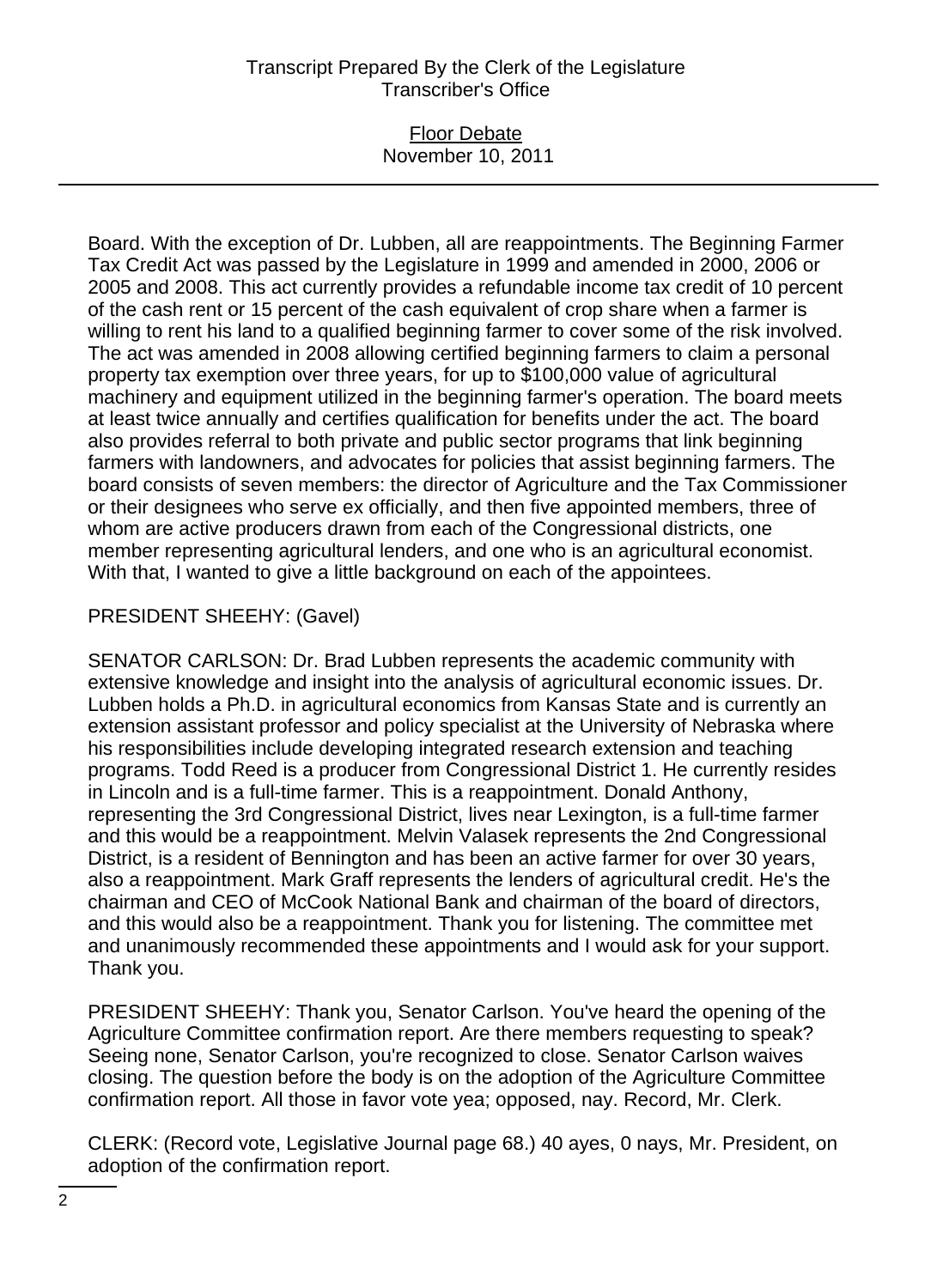### Floor Debate November 10, 2011

PRESIDENT SHEEHY: The confirmation report is adopted. Senator Larson, for what reason do you rise?

SENATOR LARSON: Point of personal privilege.

PRESIDENT SHEEHY: State your purpose.

SENATOR LARSON: I would like to offer our thoughts to Senator Cap Dierks who suffered a health setback yesterday. Cap was a long-time servant of this body, 20 years, and a great servant to the people of the state of Nebraska. I have a get-well card up here that I'll be signing and taking to him later today. He, like I said, a great servant to the state and I think he should be in all of our thoughts as we move forward through this special session. Thank you.

PRESIDENT SHEEHY: Thank you, Senator Larson. Speaker Flood, you're recognized for an announcement.

SPEAKER FLOOD: Thank you, Mr. President. Good morning. I'm sure I speak for the rest of us, after Senator Larson's comments, that we are all keeping Senator Dierks in our thoughts and prayers and wish him all the best and his family. I want to talk about what we are doing today. We are going to wait for the Revisor's Office to send down the committee amendments together with LB4, which was advanced out of the Natural Resources Committee last night. It will take a little while to get that down from Bill Drafters. And when that comes in, we'll go ahead and have that reported to the Clerk. It will be placed on your computers shortly thereafter. And then we'll go ahead and adjourn for the week. The plan Monday is to start at 1:30 p.m. on Monday with floor debate of LB4. So we will start at 1:30 p.m. Monday with floor debate on LB4. And after that, we'll begin debate, obviously, the balance of the week probably at about 9:00 a.m. But Monday it will be at 1:30, and we could go somewhat into the night. I'll give you better direction as we start the debate on Monday, but 1:30 on Monday. Thank you, Mr. President.

PRESIDENT SHEEHY: Thank you, Speaker Flood. Members, we will stand at ease.

EASE

PRESIDENT SHEEHY: Mr. Clerk, do you have items for the record?

CLERK: I do, Mr. President. Your Committee on Natural Resources, chaired by Senator Langemeier, to whom was referred LB4, instructs me to report the same back to the Legislature with the recommendation that it be advanced to General File with Natural Resources Committee amendments attached. I have amendments to the bill and the